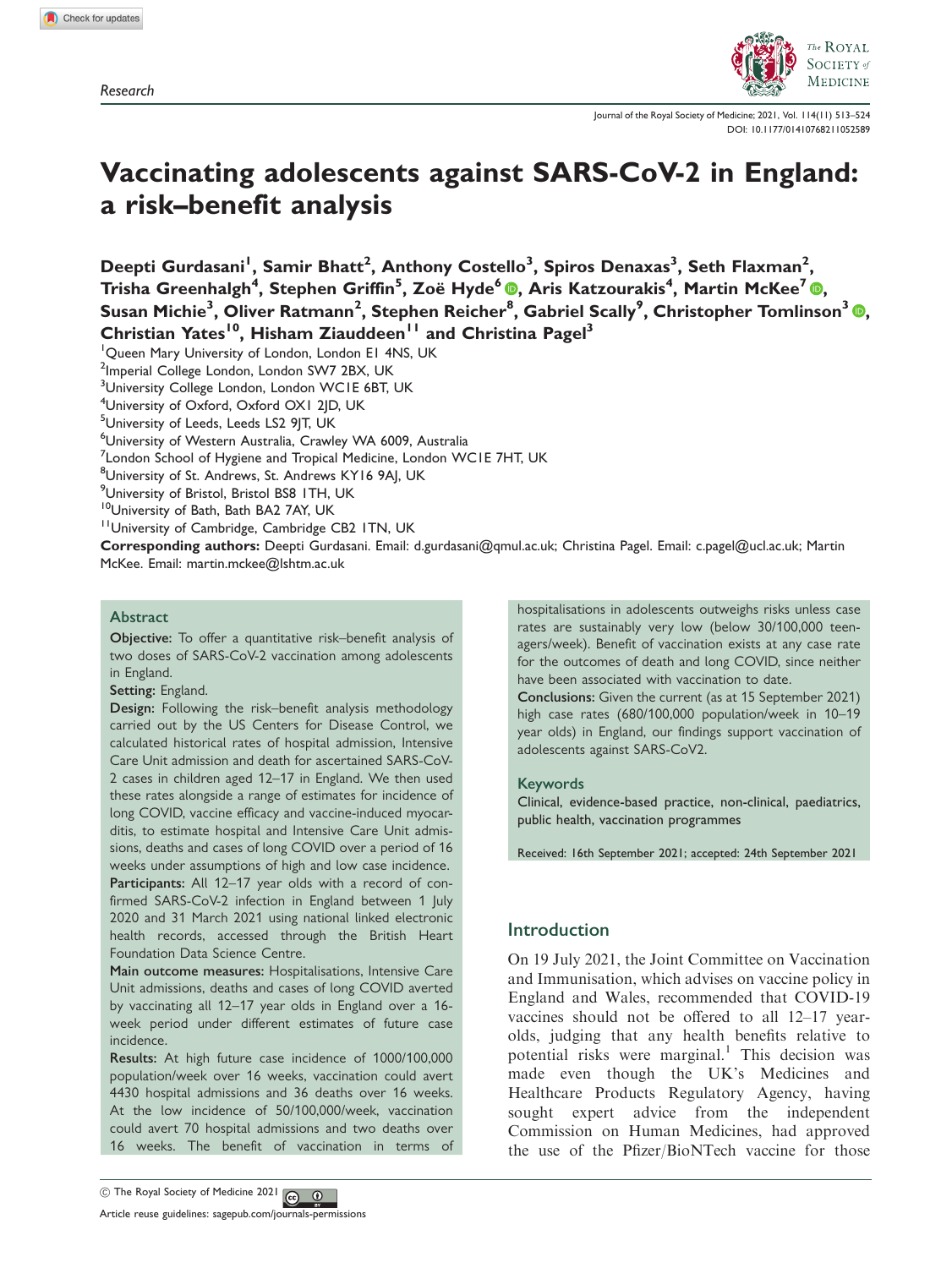aged 16 years and above in December 2020, and for 12–15 year-olds on 4 June  $2021<sup>2</sup>$  The Joint Committee on Vaccination and Immunisation initially recommended that vaccines should only be offered to those under 18 who were either living with immunosuppressed household members or had one of a specified set of pre-existing conditions, later updating this position<sup>3</sup> by offering a first dose of vaccine to all 16–17 year olds, with a decision on second doses delayed pending further assessment by the Joint Committee on Vaccination and Immunisation. Subsequently, on  $\overline{3}$  September,  $\overline{4}$  the Joint Committee on Vaccination and Immunisation further updated their advice suggesting that risks and benefits of vaccination were finely balanced,<sup>4</sup> stating that the majority of the more severe outcomes occurred in children with pre-existing conditions, among whom the risk, and therefore the potential benefit, appeared to be higher. $4$  However, their analysis did not assess the risk posed by long COVID, which can occur in all children, and can lead to persistence of symptoms in 2–14% of children for 4–16 weeks or longer.<sup>5–10</sup> Nor did it assess benefits to children through reduction of educational disruption, reduced risk to household members or broader societal benefits through reduction in overall transmission due to higher population immunity.4 Based on their assessment, the Joint Committee on Vaccination and Immunisation did not recommend routine vaccination of adolescents.<sup>4</sup> On 13 September, $^{11}$  based on the assessment by the Joint Committee on Vaccination and Immunisation, and additional consideration of direct benefits to children from reduced educational disruption, the four UK Chief Medical Officers recommended a single dose of vaccine Intensive Care Unit for all 12–15 year olds, pending further assessment.

The Joint Committee on Vaccination and Immunisation position and UK policy contrasts with the policies of many other countries, including the US, Canada, Australia, New Zealand, Israel and much of Europe and Southeast Asia, that are currently offering two doses of vaccines to all 12–17 year-olds. The European Medicines Agency has authorised both the Pfizer/BioNTech (Comirnaty) and Moderna (Spikevax) vaccine for  $12-17$  year olds.<sup>12,13</sup> To date, the US has fully vaccinated 10 million under-18s, including over six million 12–15 year olds and has administered at least one dose to over 12 million under-18s, including almost eight million 12–15 year olds.14 France has already fully vaccinated 52% of its 12–17 year olds, and the majority of adolescents have received at least a single dose in Denmark and Spain.<sup>15</sup>

The USA was one of the first countries to offer vaccines to adolescents.<sup>16</sup> This decision was based on quantitative analysis of the potential risks and benefits of vaccination in children conducted by the US Centers for Disease Control and Prevention,<sup>6</sup> considering in particular the risk of myocarditis and pericarditis.<sup>17–20</sup> These have a rare association (30–40) cases/million doses) with COVID-19 vaccination, $17,20$ particularly following second doses. Thus far, as per the joint statement issued by the Centers for Disease Control, the American Academy of Paediatrics, and several other organisations, almost all cases of vaccine attributable myocarditis/pericarditis in young people have been mild, and have recovered with no or minimal treatment.<sup>18,19,21,22</sup> There have been no vaccine-related deaths recorded, and no serious adverse events observed in over 10 million under-18s vaccinated to date. The UK analysis of Yellow Cards (notifications of adverse events) by the Medicines and Healthcare Products Regulatory Agency, also states that these events have been extremely rare, typically mild and with rapid recovery. $^{23}$ On the other hand, COVID-19 illness can be associated with myocarditis, $18,24-27$  and hospitalisation has been associated with long-term neurological impacts, even in those under 18 years of age. $^{28}$ Based on their quantitative analysis, the Centers for Disease Control concluded that the potential benefits did outweigh the risks $16,17$  and recommended vaccination for all children aged  $12-15$ .<sup>16</sup> In their analysis, the Centers for Disease Control used rates of infection in the US from 21 May 2021, assuming these would remain constant over the following 120 days and used a hospitalisation rate of 0.8/100,000 population/week. $17$ 

# Analysis by the UK Joint Committee on Vaccination and Immunisation

The publicly available versions of the Joint Committee on Vaccination and Immunisation recommendations contain limited quantitative analyses of the benefits and risks to  $12-17$  year olds.<sup>1,3,4</sup> In their first statement on 19 July, they estimated a COVID-19 attributable mortality rate of two per million in England and hospitalisation rate of 100– 400 per million (during the second wave) in the UK among children and young people (under 18 years of age). They did not give a denominator, but these estimates appeared to use the whole population of under-18s in England (30 deaths in just over 12 million children), rather than using the number of reported COVID-19 cases or an estimate of overall infections as the denominator. The use of rates based on the total population substantially underestimates the risks of these outcomes in children infected with SARS-CoV-2, unless it is assumed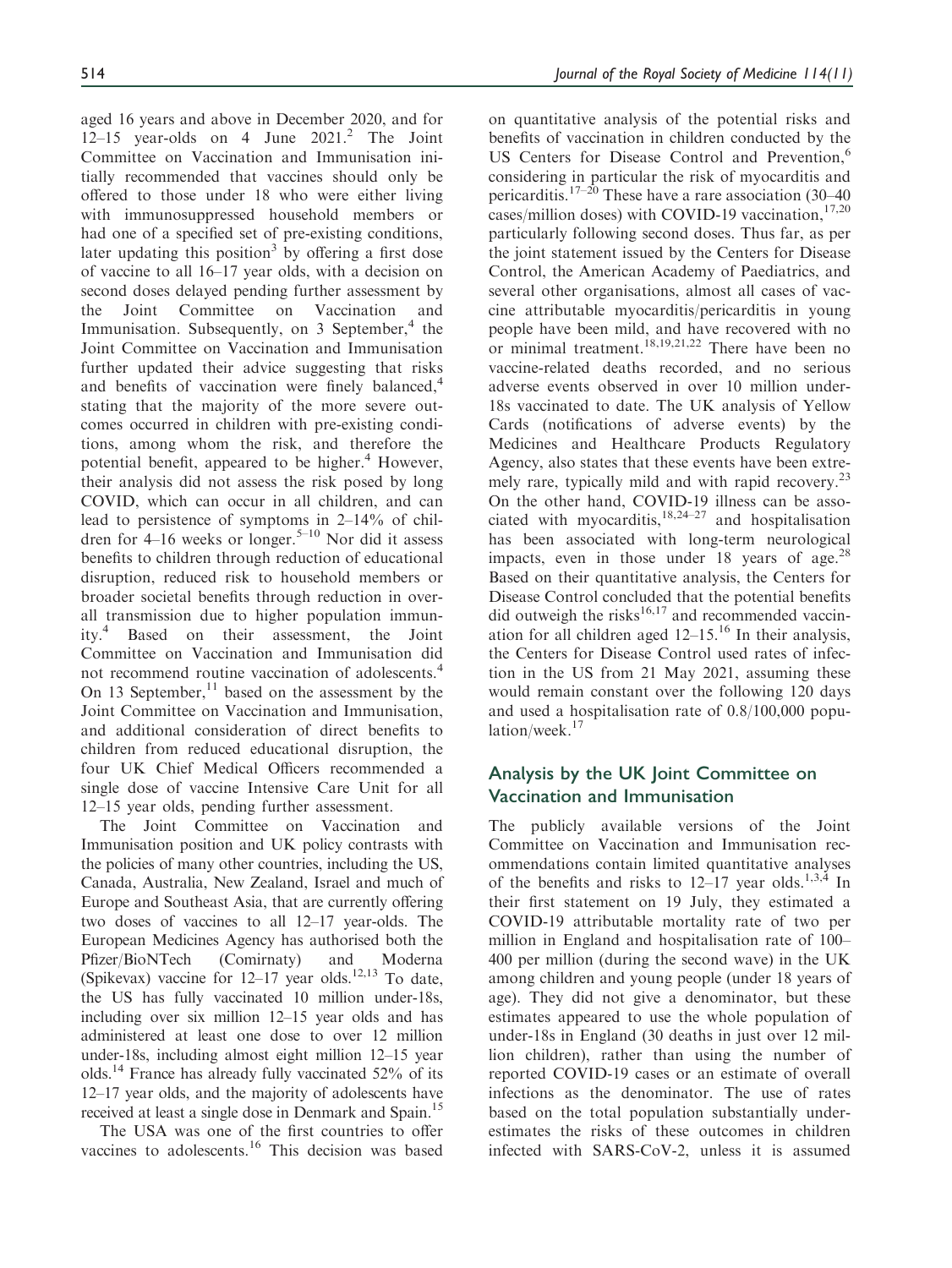that every child has been infected. This is both implausible and inconsistent with data on antibody prevalence. $<sup>1</sup>$ </sup>

The most recent Joint Committee on Vaccination and Immunisation statement published on 3 September 2021, while providing numbers for risk of Intensive Care Unit admission to healthy 12–15 year olds, and estimates of hospitalisations and Intensive Care Unit admissions averted, does not clarify what hospitalisation rates were assumed, what the denominator was for Intensive Care Unit admission rate, how this modelling was carried out or what future infection exposure was considered over what period of time.<sup>4</sup> Neither does the analysis consider the impact of long COVID, a clinically significant complication of SARS-CoV-2 infection that occurs in somewhere between 2% and 14% of cases, even in healthy children.<sup>5–10</sup> The longer term consequences of acute COVID-19 infection are also not yet known, but emerging studies show persistent changes in multiple organs,<sup>27</sup> including the brain,  $2^{8,29}$ heart,  $24-26$  lungs and kidneys.<sup>27</sup>

COVID-19 outcomes depend on risks of exposure, rather than total population size. Exposure to infection varies considerably over time and depends on context such as vaccination coverage and protective public health measures. The higher exposure is, the greater the benefit of vaccination (as it averts more cases for the same number of people vaccinated). Thus, any risk–benefit analysis must consider potential benefits of vaccination at different levels of exposure to infection, as done by the Centers for Disease Control.

# Current context in England

June to August 2021 saw very high case incidence rates in 12 to 17 year olds (500 to 1000 cases per 100,000 people per week).<sup>30</sup> Official mandates for nearly all mitigations, including mask mandates, social distancing and self-isolation requirements for vaccinated adult contacts and children under 18 have been removed in England. There have been over 3400 hospitalisations in under-18s with COVID-19 since 4 June (when the Pfizer vaccine was approved for 12–15 year olds by the Medicines and Healthcare Products Regulatory Agency), including over 1700 hospitalisations among  $6-17$  year olds,<sup>31</sup> with the majority of these directly attributable to COVID-19 (Public Health England COVID-19 Health Inequalities Monitoring for England and International Severe Acute Respiratory and Emerging Infection Consortium).32,33 Case rates fell in under-18s after the end of the summer school of term but have been increasing again since August.<sup>34</sup> Hospital admissions in 6–17 year olds remain at levels near the winter peak (Figure 1). Government advisors have warned that significant increases $35$  in infections are likely following the recent return to school in September.

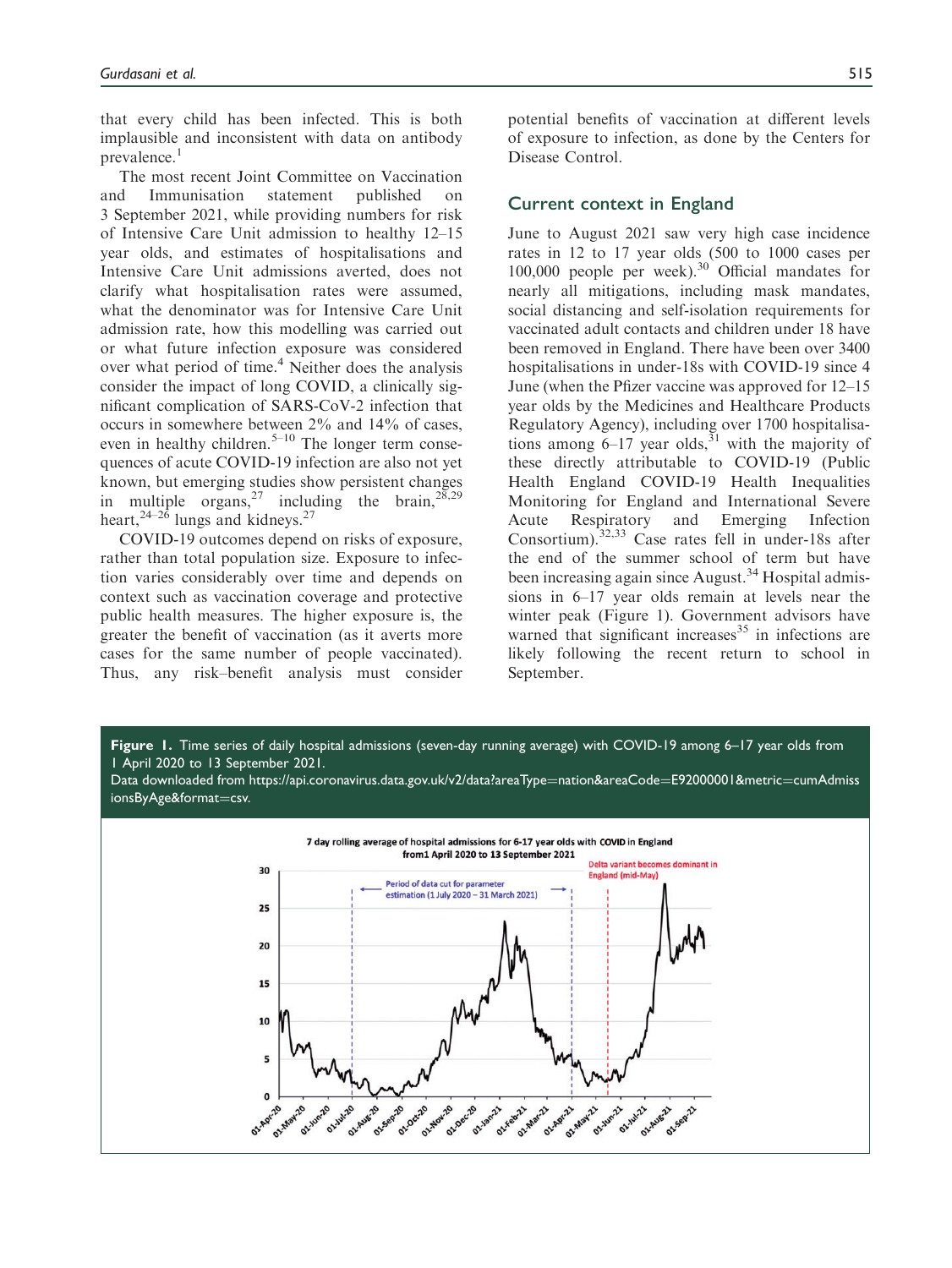# **Objective**

In this paper, we offer a quantitative assessment of the benefits and risks of vaccination in 12–17 year-olds for England over a range of case incidence rates. To be consistent with the Joint Committee on Vaccination and Immunisation remit, we consider only direct benefit to children from vaccination and do not consider secondary benefits such as onward transmission or educational disruption.

# **Methods**

Using the Centers for Disease Control analysis as a template,<sup>17</sup> we examined the potential benefits and risks of offering vaccines to England's 3.9 million 12–17 year olds ahead of school reopening in September 2021. To do this, we extracted data on the number of 12–17 year olds in England diagnosed with COVID-19 and the related hospitalisations and deaths, during the period from 1 July 2020 to 31 March 2021. This period was chosen to exclude the first wave of the pandemic when few children were tested for SARS-CoV-2. Linked data since 31 March 2021 are not yet available. Data were obtained using linked electronic health records from multiple sources (accessed through the British Heart Foundation Data Science Centre).<sup>36</sup> We used information from: (a) the Public Health England Second Generation Surveillance System national testing laboratory, (b) primary care consultations in General Practice

Table 1. Data used to estimate hospitalisations, deaths, Intensive Care Unit admissions, vaccine-associated myocarditis and long COVID.

|                                                                          | <b>Numbers</b>                      | Percentage of cases |
|--------------------------------------------------------------------------|-------------------------------------|---------------------|
| Total population 12-17 year olds                                         | 3,918,373                           |                     |
| <b>Boys</b>                                                              | 2,011,458                           |                     |
| Girls                                                                    | 1,906,915                           |                     |
| COVID-19 diagnosed cases 1 July 2020-31 March 2021                       | 169,412                             |                     |
| Hospitalised                                                             | 1390                                | 0.820               |
| Intensive Care Unit admissions                                           | 91                                  | 0.054               |
| Ventilated in Intensive Care Unit or outside Intensive Care Unit setting | 75                                  | 0.044               |
| <b>Died</b>                                                              | $\mathbf{H}$                        | 0.006               |
| Long COVID (12 weeks) (2%,4% and 14% incidence) <sup>6-10</sup>          | $6,776$ $(4%)$                      | 2, 4, 14            |
| Vaccine-associated myocarditis/pericarditis                              |                                     |                     |
| Boys (12-17 year old) (per million) <sup>17-20</sup>                     | 6.72 (1st dose)<br>62.75 (2nd dose) |                     |
| Girls (12-17 year old) (per million) <sup>17-20</sup>                    | 0 (1st dose) 8.68 (2nd dose)        |                     |

Note: These data have been extracted through linkage of electronic health records from multiple sources to assess the total number of children identified with a COVID-19 infection, and related hospitalisations, intensive care admissions, ventilatory support and deaths (data accessed through the British Heart Foundation Data Science Centre).<sup>15</sup> Data sources include Second Generation Surveillance System national testing laboratory, primary care consultations in General Practice Extraction Service Data for Pandemic Planning and Research using SNOMED-CT terms, Hospitalisations are identified from an admission in Hospital Episode Statistics Admitted Patient Care or Secondary Uses Service containing COVID-19 ICD-10 diagnosis or an entry in COVID-19 Hospitalisations in England Surveillance System. Intensive Care Unit admissions are identified by an entry in Hospital Episode Statistics Critical Care or from. Ventilatory support is identified from the COVID-19 Hospitalisations in England Surveillance System, Hospital Episode Statistics Critical Care (basic or advanced respiratory support days > 0) and Hospital Episode Statistics Admitted Patient Care and Secondary Uses Service (OPCS-4 procedure codes for continuous positive airway pressure, non-invasive ventilation, invasive ventilation, intubation of trachea and extracorporeal membrane oxygenation). Deaths are identified from Office of National Statistics Deaths Registry, with COVID-19 as a named cause of death or within 28 days of an individual's first COVID-19 event as well as from Hospital Episode Statistics Admitted Patient Care or Secondary Uses Service admissions with a discharge method or destination denoting death. Patients were included in the analyses if they resided in England, were alive on the study start date, registered with a primary care practice, had a valid pseudo-identifier for linkage and at least 28 days of follow-up. We used the period from 1 July 2020 to 31 March 2021 to exclude the first wave of infections when few children were tested for COVID-19.<sup>15</sup> Total number of 12–17yr olds taken from Office for National Statistics population estimates for England: mid-2020 for persons by single year of age.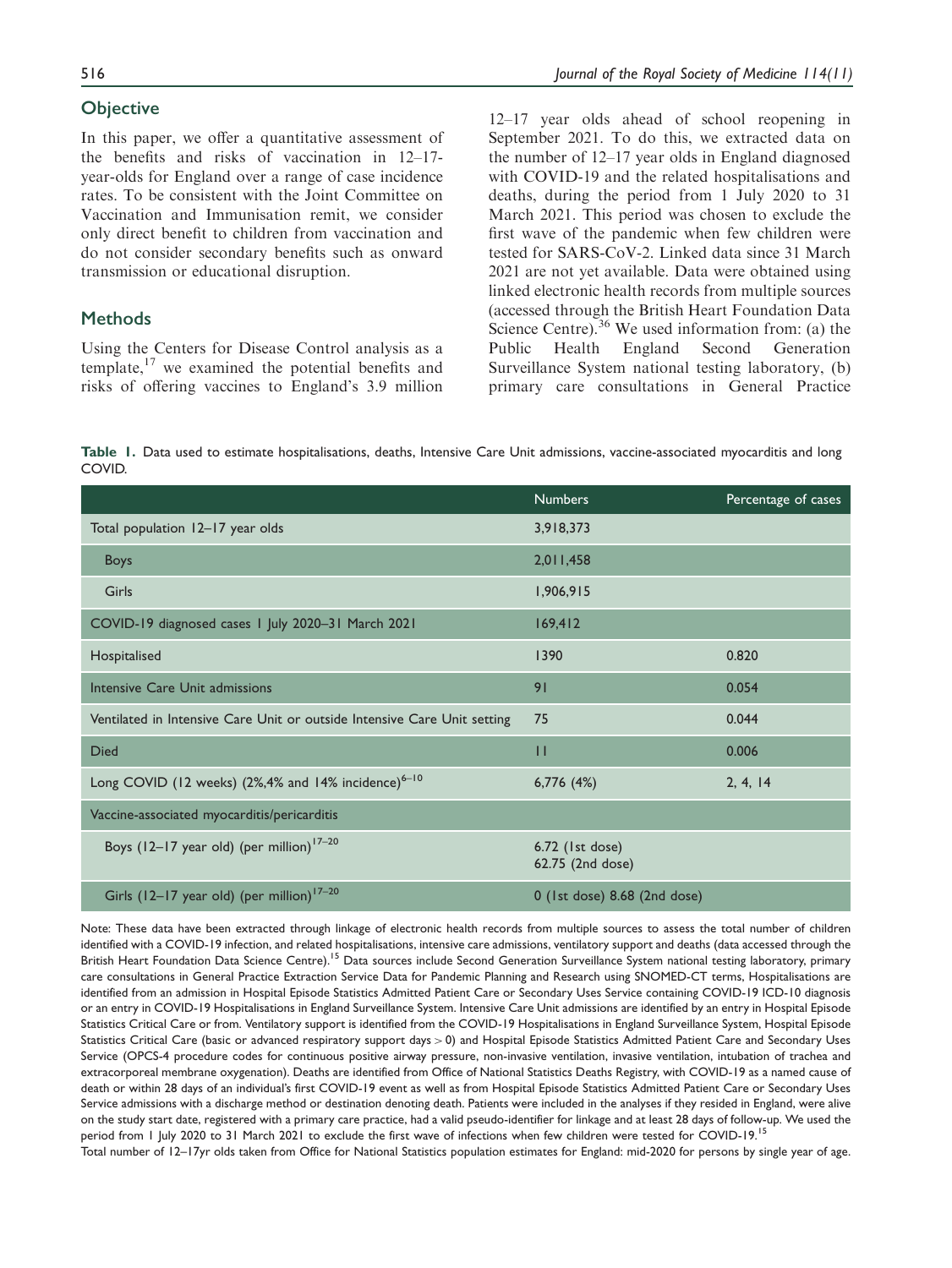Extraction Service Data for Pandemic Planning and Research, (c) hospitalisations (including Intensive Care Unit admissions and ventilation care provided outside of an Intensive Care Unit) from Hospital Episode Statistics and the COVID-19 Hospitalisations in England Surveillance System and (d) deaths from Office of National Statistics. Patients were included in the analyses if they resided in England, were alive on the start date of the study period, registered with a primary care practice, had a valid pseudo-identifier for linkage and at least 28 days of follow-up. Using this individual-level linked dataset, we calculated the proportion of hospitalisations, Intensive Care Unit admissions and deaths associated with identified infection (Table 1).

Using these proportions and varying future COVID-19 case incidence rates, we estimated the number of COVID-19-related hospitalisations, intensive care unit admissions and deaths expected over the 16 weeks from September to December 2021, and the number of cases of long COVID that would arise, without vaccination. We defined long COVID broadly as persistent symptoms following acute infection for 12 weeks or more. In line with this definition, we considered three estimates based on recent studies on long COVID:  $2\%$  (Molteni et al.), <sup>10</sup> 4% (Radke et al.)<sup>7</sup> and 14% from the large-scale CLoCk study.<sup>6</sup> We note that these estimates encompass the estimates recently reported by the Office for National Statistics, which identified self-reported long COVID prevalence of  $6\frac{6}{6}$  among 12–16 year olds. Differences in estimates likely arise from different symptom lists, time gaps allowed between symptoms, treatment of missing data, case ascertainment and time spans for determining long COVID. Using a broad range of estimates allows for the uncertainty in the prevalence of long COVID and allows us to ascertain benefit across a range of possible scenarios.

We use ascertained case rates (which do not capture all infections since they rely on a positive test) to calculate historical rates of adverse outcomes and to project forward. We chose this approach, as Public Health England incidence data reported in England are based on ascertained cases, $30$  and data on ascertained cases are more robust and can be linked at an individual level to outcomes. Using the same denominator consistently as we have done would produce the same estimates of hospitalisations and deaths as using infection rates, infection fatality and infection hospitalisation rates. However, this does assume that the proportion of infections ascertained as cases through testing remains relatively constant over time. To assess the impact of violations of this assumption, we also carried out a sensitivity analysis using lower hospital admission to case ratios to generate outcomes, allowing for the possibility that case ascertainment has improved over time.

Given the projected estimates are based on recent and current per-population case incidence rates per week, as reported weekly by Public Health England, these implicitly account for the proportion of children susceptible to SARS-CoV-2, which is not expected to change markedly over a period of 16 weeks, even in our high incidence scenario, thereby eliminating the need to explicitly model susceptibility during the 16-week period.

We used Centers for Disease Control estimates of vaccine-associated myocarditis/pericarditis following the first and second doses of vaccine,  $17-20$  assuming all 12–17 year olds in England were vaccinated. These are the same estimates that the Joint Committee on Vaccination and Immunisation refer to in their statement and are compatible with yellow card reporting from the Medicines and Healthcare Products Regulatory Agency. Next, we examined how many COVID-19-related outcomes would be averted by vaccination of all 12–17 year olds, assuming conservative estimates of vaccine effectiveness in reducing severe outcomes (90% with the Delta variant among the fully vaccinated) and infections (64% among the fully vaccinated),  $37-39$  assuming no additional protection against long COVID once infected. We calculated total hospitalisations averted assuming the worst-case scenario of all cases of vaccine-associated myocarditis requiring hospital admission.

Given the difficulty in predicting infections over time, we examined outcomes across a broad range of average future ascertained case incidence rates over a fixed period of 16 weeks. Full outcomes are shown for two levels of exposure: late July 2021 ascertained case rates in 12–17 year olds of 1000 per 100,000 population per week $^{30}$  for 16 weeks and a 20-fold lower level of exposure of 50 per 100,000 population per week for 16 weeks, comparable to the end of April 2021. We note that the high incidence scenario is possible given the case rates in Scotland reached 1800 per 100,000 population per week in all children under  $15^{40}$  and 2700 per 100,000 population per week<sup>33</sup> in 14 to 15 year olds in early September 2021 following school opening in mid-August. Approximately 5% of all under-15s in Scotland have had a new confirmed infection in the month since school opening.<sup>40</sup>

We also calculated expected hospital admissions across the full range of ascertained case rates from 0 to 1000/100,000/week, to find the minimum ascertained case incidence threshold at which benefit tilts from no vaccination towards vaccination.

In presenting results, we round all estimates higher than 50 to the nearest 10 or to two significant figures if more than 1000.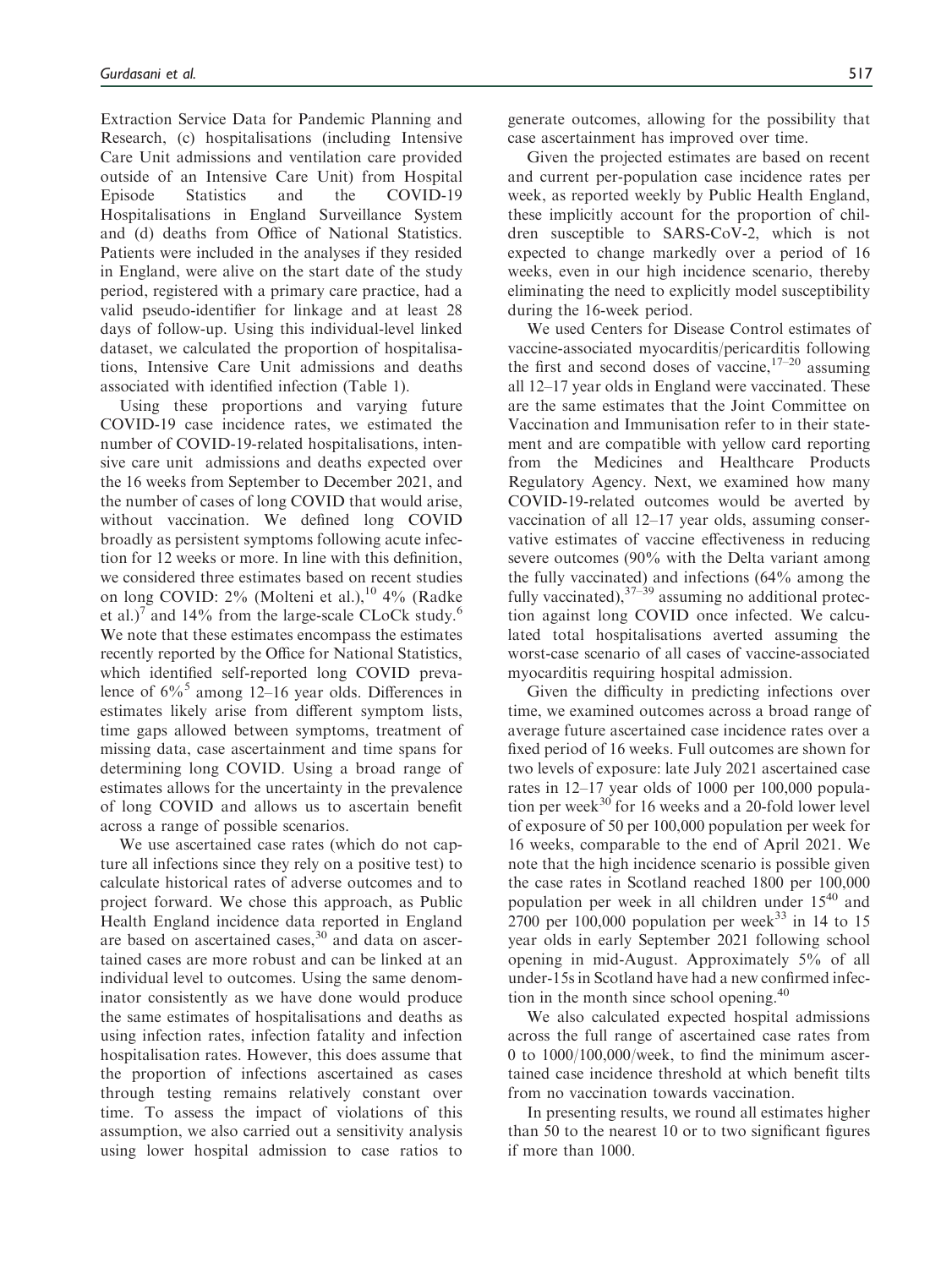Figure 2. Risk–benefit of COVID-19 vaccination in adolescents at high and low incidence levels. (a and b) A comparison of specific outcomes among adolescents aged 12–17 years of age calculated over a 16-week period assuming different levels of exposure with high incidence of 1000 per 100,000 per week (reflecting the current case rates in this age group in England) and low incidence of 50 per 100,000 per week, corresponding to end of April 2021. Note: the scales for (a) and (b) are different for ease of visualisation. In all cases, direct benefits of vaccination appear to considerably outweigh risks. Values above 50 have been rounded to the closest 10. Myocarditis here refers to both vaccine-related myocarditis and pericarditis. We show long COVID estimates assuming an incidence rate of 4% – see results section for equivalent estimates of 2% and 14% incidence. \*Note: Total hospitalised considers hospitalisations from COVID-19 and vaccine-related myocarditis/pericarditis (assuming a worst-case scenario that all cases of myocarditis are hospitalised).



## **Results**

We estimated that, if the late July 2021 rates of infection among 12–17 year olds (1000 per 100,000 per week) continued over 16 weeks in England, this would lead to 5100 hospitalisations, 340 admissions to Intensive Care Unit (with 280 adolescents requiring ventilation) and 40 deaths. Vaccination is estimated to avert 4590 COVID-19 hospitalisations, 310 Intensive Care Unit admissions, 250 needing ventilation and 36 deaths, with the disbenefit of 160 cases of vaccine-associated myocarditis/pericarditis (see Figure 2(a)). Under the assumption that all 160 cases of vaccine-associated myocarditis/pericarditis required hospitalisation, vaccination would still avert 4400 hospitalisations. For long COVID, vaccination would avert 56,000, 16,000 or 8000 cases in 12– 17 year olds assuming incidence rates of 14%, 4% and 2%, respectively.

Examining the low-incidence scenario of 50 per 100,000 per week, vaccination could avert 230 hospitalisations, 15 admissions to Intensive Care Unit, two deaths and 2800/800/400 cases of long COVID (14%/4%/2% incidence, respectively), at the same cost of 160 cases of vaccine-associated myocarditis/pericarditis (see Figure 2(b)), averting a total of 70 hospitalisations. The risk of hospitalisation with vaccination only exceeds the risk of hospitalisation with COVID-19 when the case incidence is below 30 per 100,000 per week; a level that has not been seen in adolescents in the UK in 2021 (Figure 3(a)). Due to the differential risk of vaccine-related myocarditis in boys and girls, this threshold is 50 per 100,000 per week for boys and below 10 per 100,000 per week for girls (Figure 3(a)). Even at these low incidence rates, vaccines would still provide protection against death (Figure 3(b)) and long COVID outcomes (Figure 2(b)).

We note that our analysis remains robust in the face of substantial changes in the parameters examined. For example, even if we assume that case ascertainment has improved among 12–17 year olds in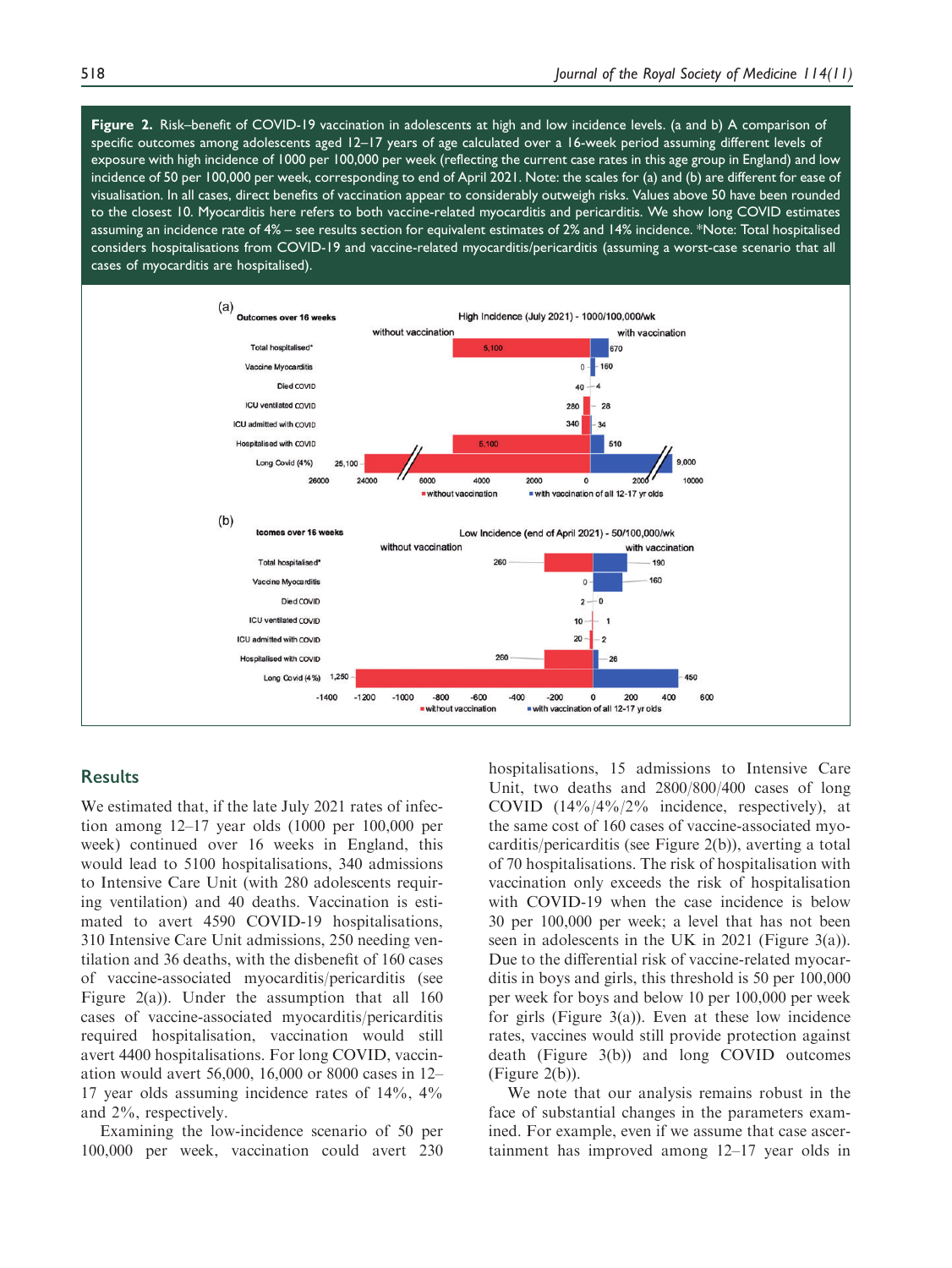Figure 3. Hospitalisations\* and deaths averted by COVID-19 vaccination in adolescents at different incidence levels. (a and b) The number of hospitalisations,\* and deaths averted as a function of case incidence among 12–17 year olds over a 16-week period. For hospitalisations, we represent these separately for boys and girls to account for the differing rate of vaccine-related myocarditis. Myocarditis here refers to both vaccine related myocarditis and pericarditis. \*Note: Total hospitalised considers hospitalisations from COVID-19 and vaccine-related myocarditis/pericarditis (assuming a worst-case scenario that all cases of myocarditis are hospitalised).



more recent periods due to increased testing (e.g. with rapid tests) resulting in lower ascertained case hospitalisation rates, a sensitivity analysis assuming a 0.50% hospitalisation rate (instead of 0.82%) suggests the overall benefit–risk when comparing only hospitalisations would still be in favour of vaccination down to an incidence of 60/100,000/week.

# Limitations

We have explicitly not factored vaccine uptake into our analysis because we only considered direct risks and benefits to children either with or without vaccination. Thus, our risk/benefit calculation among those vaccinated is not changed by considering vaccine uptake (as both risks and benefits would change by an equivalent amount). Were we considering additional secondary impacts on transmission, vaccine uptake would be a crucial parameter. We note that considering secondary impacts of vaccination (e.g. on transmission or educational disruption) would further tip the balance towards vaccination.

There will also be some children identified as a COVID-19 hospital admission where their positive test is an incidental finding. Addressing these limitations involves challenging analysis that we hope to undertake in the near future, but the decisions on vaccinating 12–17 year olds are pertinent now and we note that neither the Centers for Disease Control, nor similar European agencies have factored such considerations into their analysis and advice. We also note that our analyses would be robust to substantial changes in hospitalisation rates, as we have shown in our sensitivity analyses. Finally, recent reports from SAGE suggest that 80% of hospital admissions in children with COVID-19 were due to COVID-19.<sup>33</sup>

It is likely that there is some difference in risk of hospitalisation in children with and without other health conditions. Unlike the Joint Committee on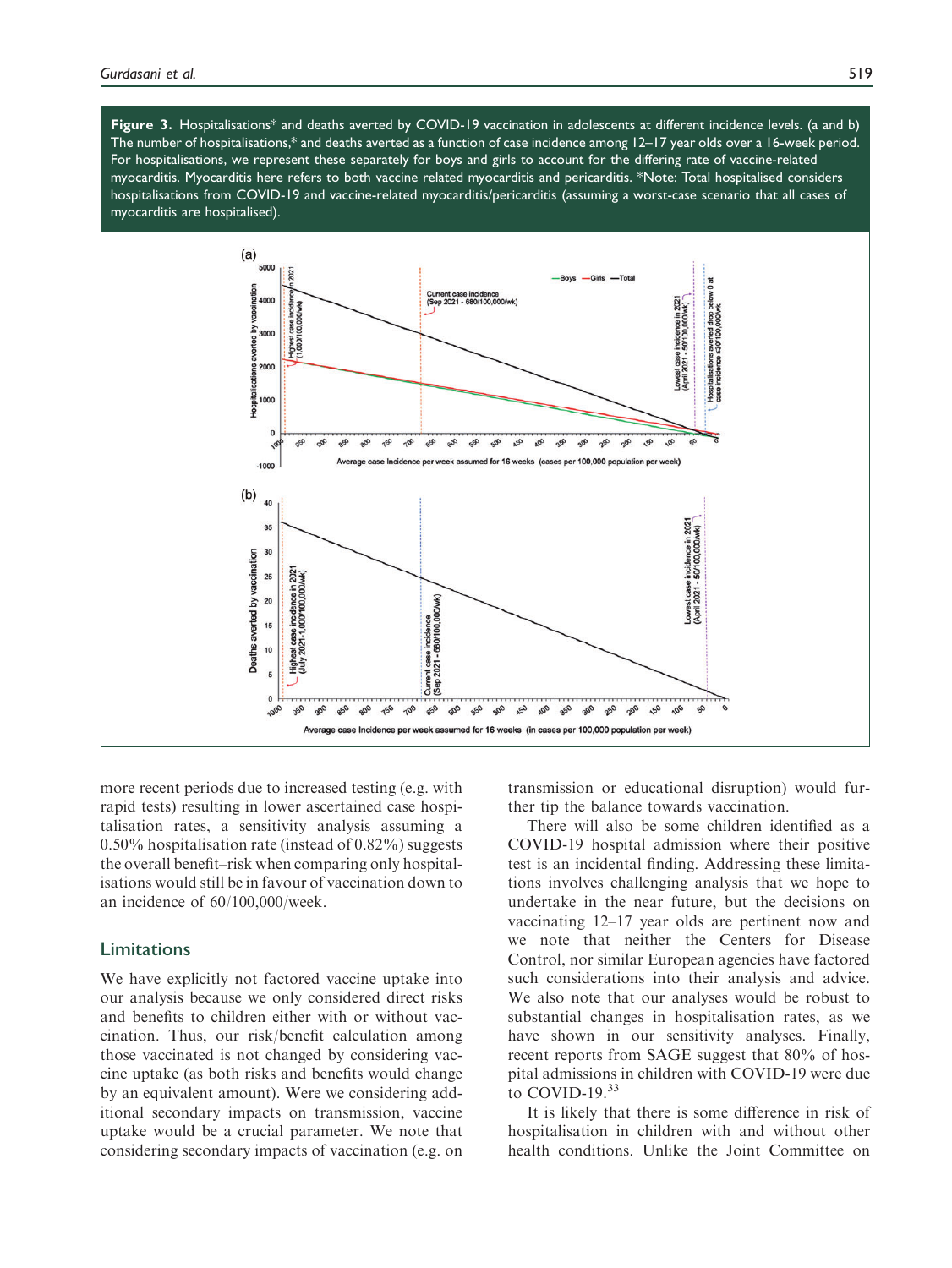Vaccination and Immunisation, we have not considered sub-analysis by whether children had preexisting conditions, due to lack of available data. However, while risk of hospitalisation may be much lower in children without other health conditions, we note that the majority of hospital admissions with COVID-19 and Paediatric Intensive Care Unit admissions with Paediatric Multisystem Inflammatory Syndrome in children have occurred in children without pre-existing conditions.  $41-43$ Moreover, the risk of long COVID is likely to be similar in healthy children (given the estimates from the Office for National Statistics), $5$  and our current analysis of benefits with respect to reduction in long COVID risk would apply to this group. Therefore, alongside analyses by the Joint Committee on Vaccination and Immunisation that show benefit in reduction of Intensive Care Unit admissions, hospitalisation and Paediatric Multisystem Inflammatory Syndrome,<sup>4</sup> our analyses would strongly favour benefits of vaccination when long COVID outcomes are also considered in this group.

We do not assess Paediatric Multisystem Inflammatory Syndrome separately in our study. We expect that, given the majority of cases are admitted to Paediatric Intensive Care Unit, these would have been captured in our estimates for Intensive Care Unit admission. However, we may have underestimated cases of Paediatric Multisystem Inflammatory Syndrome in our modelling. This would lead to more conservative results, thereby underestimating the benefits of vaccines relative to risks.

Given the uncertainty in long COVID incidence among adolescents, we have based our assessment of risk and benefit on a range of estimates based on recent studies of long COVID.<sup>5–10</sup> We note that even with the most conservative estimates  $(2\%$  at 12 weeks), there are considerable benefits in prevention of long COVID from vaccination, particularly given current incidence rates in England. Notably, the benefits of vaccination remain clear for ascertained case incidence rates of over 30/100,000/week even without factoring in long COVID.

We do not assess risks separately for one dose and two doses of vaccines, given the considerable uncertainty around the durability, and level of protection offered by a single dose of vaccine among adolescents. We note that there have been no clinical trials in adults or adolescents with a single dose of Pfizer. Our analysis shows that benefits of two doses of vaccines, which are likely to be needed to provide maximally effective and durable protection from infection with the Delta variant of SARS-CoV-2, far outweigh risk from vaccine-associated myocarditis.

In reality, case rates will not be constant over 16 weeks and so our calculations should not be taken as predictions in any sense. However, our analysis shows that unless there is good reason to believe that average ascertained case rates will be below 30/ 100,000/week for the entire period, then vaccination will bring a benefit. Thus, our analysis provides a realistic benchmark to assess vaccine policy. We also note that the time frame of 16 weeks is somewhat artificial and children will likely continue to be exposed to COVID-19 well into 2022, which would lead to further benefit from vaccination.

Finally, we have not considered the broader logistical factors involved in vaccination of adolescents in our risk–benefit analysis. This would require further consideration, with analysis of capacity and resource requirements to expand the current programme to these groups.

# **Discussion**

## Direct benefit to children

Our analysis shows that vaccination of 12–17 year olds provides overall benefit in terms of hospital admissions for average ascertained case rates of over 30 per 100,000 children aged 12 to 17 per week. When considering additional outcomes such as deaths and long COVID, vaccination is always beneficial, as neither adverse outcome has been linked to vaccination. Since ascertained case rates in 12–17 year olds have not been as low as 30/100,000/ week in  $2021^{30}$  in England and given likely rates of at least 20 times higher this next school term (current rates in England are 680/100,000/week in teenagers), $30$  we conclude that on clinical risks alone, vaccination is warranted for 12–17 year olds in England. SARS-CoV-2 is a neurotropic and pro-inflammatory virus with neuro-invasive potential; structural changes in brain tissue have been observed in adults, including those with mild infection.<sup>29</sup> Long COVID can be associated with multisystem disease in some children, including myocarditis<sup> $24-26$ </sup> and persistent cognitive symptoms. Myocarditis has been shown to be 37 times more common in under-16s with COVID-19 compared with those without infection.24 While we wait to understand the long-term effects of SARS-CoV-2 upon children, the precautionary principle advocates for protecting all children from exposure to this virus, and vaccination is a crucial part of that protection where use is authorised. Additionally, previous data from England also show that while children with pre-existing illnesses may be at greater individual risk, 60% of hospitalisations in under-18s in England have been among children who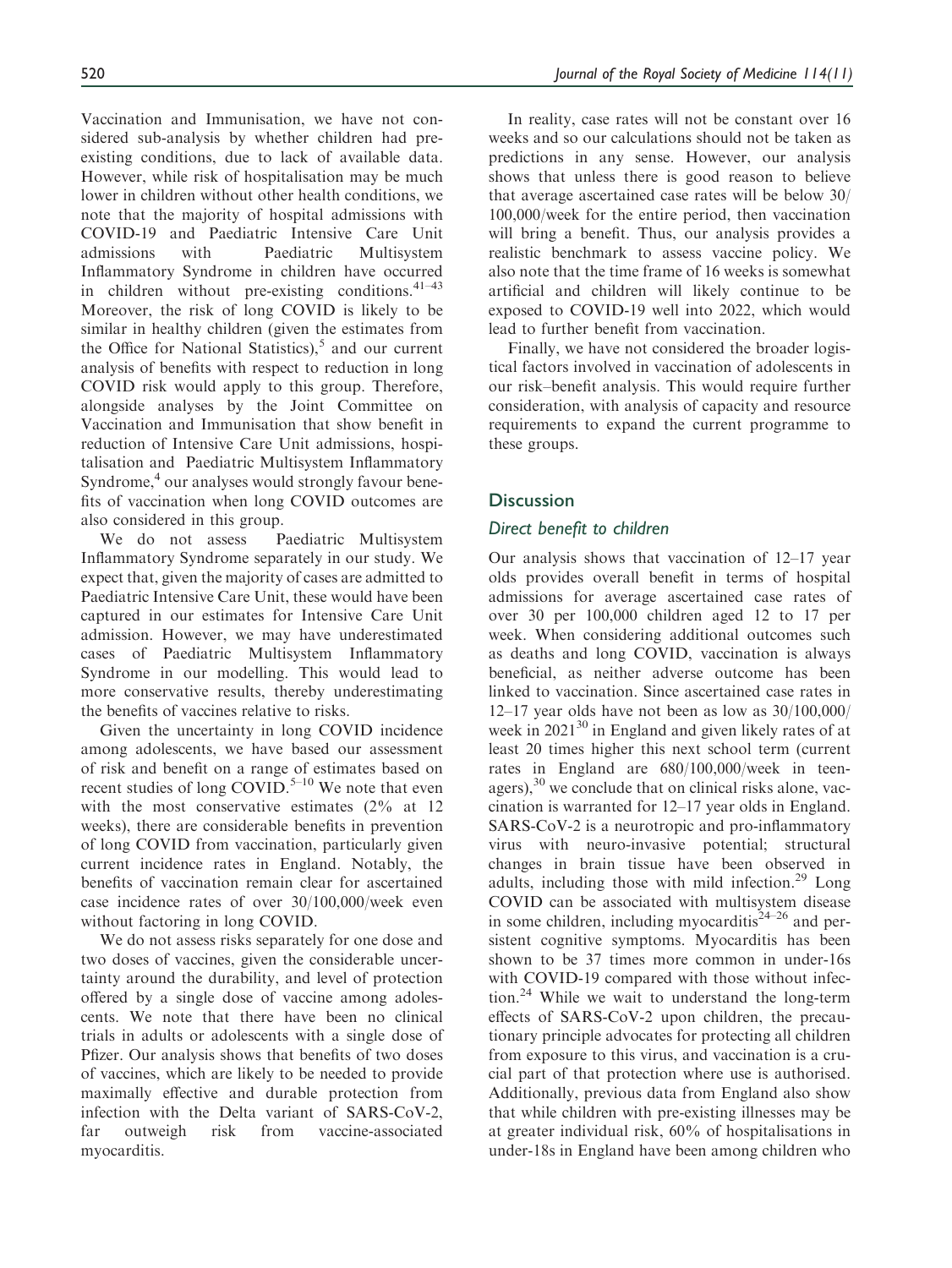do not have such conditions, $44$  suggesting considerable benefits for all children in reducing severe illness through vaccination.

We note that the assumptions and estimates used in our analysis are conservative. The rates of the outcomes of interest are based on data prior to 31 March  $2021$  – before the potentially more severe<sup>45</sup> Delta variant became dominant. Estimates from Public Health England and Public Health Scotland suggest that the rate of hospitalisation with Delta is likely to be  $1.5-2 \times$  greater than that with the Alpha variant, although whether this increased severity is seen for children is not clear.<sup>46</sup> Current data from the USA suggest that indicators of severe disease among hospitalised children during an early period when the Delta variant predominated were generally similar to those observed earlier in the pandemic.<sup>47</sup> A much higher number of hospitalisations may been observed potentially due to greatly increased case numbers as a result of the markedly increased transmissibility of the Delta variant. We have used estimates of vaccine effectiveness that are more conservative than those published by PHE.<sup>48</sup> Consistent with our analyses, hospitalisations among unvaccinated adolescents have been 10 times higher than those among vaccinated adolescents in the  $USA^{47}$  In line with the Centers for Disease Control approach, we have considered the risks and benefits over a limited time period. Using less conservative estimates of efficacy or projecting over longer time periods will further favour vaccination.

Although our analysis is based on data from England, the same calculations can be made for other countries, using appropriate country-specific data. To assist this process, we have made our calculations spreadsheet publicly available (see supplemental data) for scrutiny and for widespread use. We welcome such scrutiny and invite the Joint Committee on Vaccination and Immunisation to examine our analysis. We also invite the Joint Committee on Vaccination and Immunisation to similarly make available the data and calculations on which they have based their own conclusions.

# Wider benefits of vaccination

As discussed, we have only considered the direct impacts of vaccination on health outcomes in 12–17 year olds, to be consistent with the approach taken by the Joint Committee on Vaccination and Immunisation. The Joint Committee on Vaccination and Immunisation have not formally evaluated the impact of vaccination upon community transmission.<sup>1</sup> However, given that Joint Committee on Vaccination and Immunisation has recommended vaccination for 12–17 year olds living with immunocompromised family members, there is clearly a case for considering the additional benefits in terms of reduced community transmission. Children are a part of the wider community, and vaccinating them is likely to have benefits beyond prevention of childhood illness. Almost 9000 children in England and Wales have lost at least one primary carer to COVID-19 during the pandemic.<sup>51</sup> The impact of bereavement at an early age cannot be overstated. Vaccinating children will reduce onward transmission to household members, and protect them as well from illness, long COVID and severe outcomes from COVID-19.

Models examining vaccine roll-out in younger age groups or groups with high levels of contact<sup>49</sup> suggest that vaccination could have substantial impacts upon reducing community transmission, thereby providing much greater protection at population level. Indeed, modelling suggests that vaccinating only a part of the population, while transmission is allowed to continue at high levels, creates conditions permissive for viral adaptation towards potential immune escape.<sup>49,50</sup> Vaccinating adolescents would also protect children and siblings who are not eligible for vaccination, and education staff who interact directly with children in schools. Recent data suggest that 2.3% and 1.95% of all education and teaching staff had long COVID symptoms lasting four weeks and 12 weeks or more, respectively, on 1 August 2021, the third highest across all occupations examined.52 Reduction in transmission in schools is likely to have broader protective effects, reducing risk to education staff engaged in face-to-face interactions. While the vast majority of education staff are likely to be double vaccinated, the protection from infection is partial, and reduction in exposure would provide further protection.

Another major consideration is the benefit of vaccination in terms of reducing education disruption for children, given that children testing positive must isolate at home for 10 days and potential impact on education for children who experience symptoms for longer than 10 days. Even mild initial symptoms or long COVID symptoms that resolve fully after several months could have a significant impact upon children if illness falls during exam periods. Factoring in these various indirect benefits would tilt the balance further in favour of vaccination.

# Additional protections alongside vaccination

Immunisations take time, and even with this protection, outcomes are better when risk of exposure is lower. England has failed to put in place adequately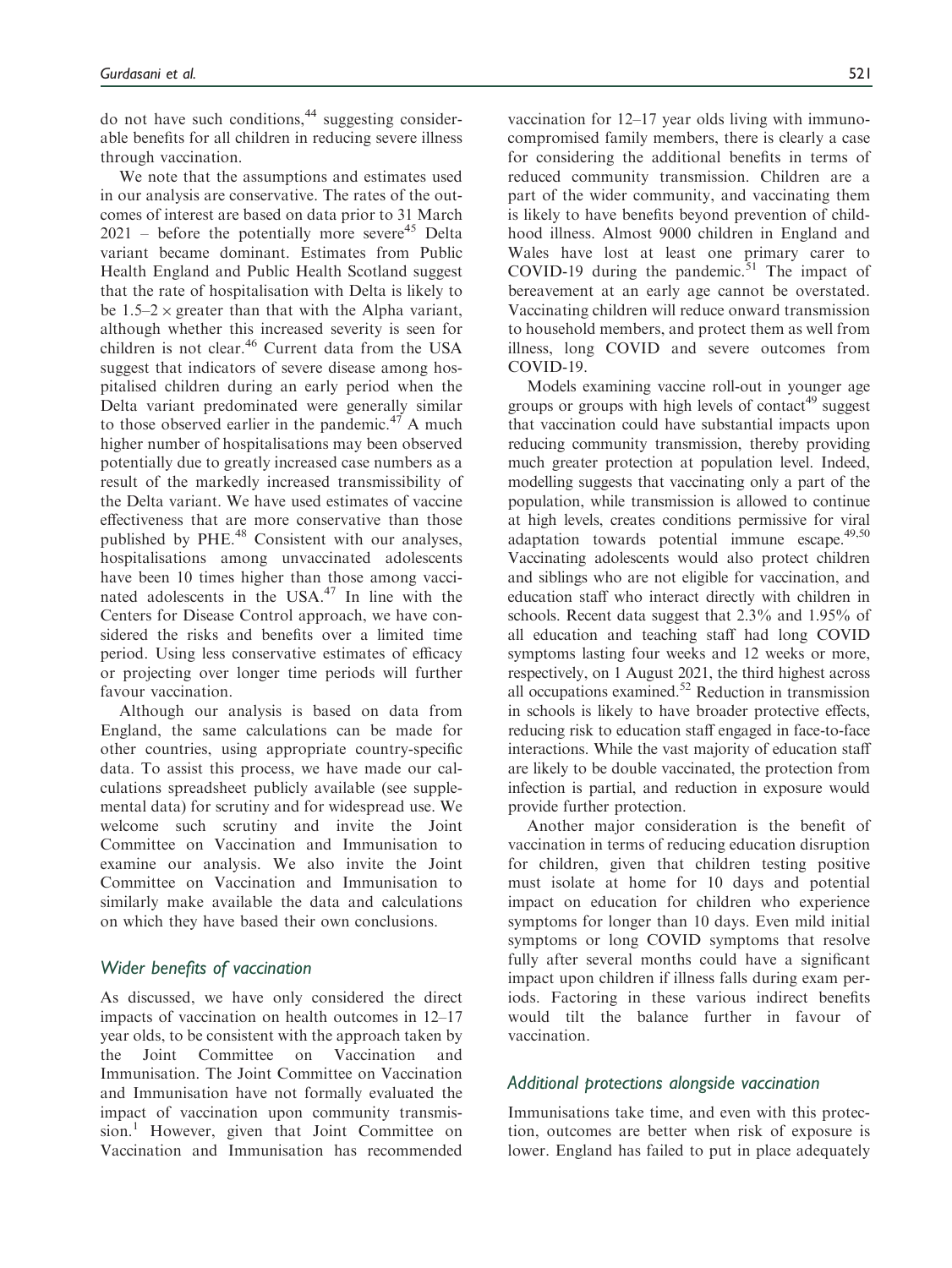robust preventative measures in schools thus  $\text{far}$ ,  $^{53}$ and has removed ones that were in place going forward (no mask mandates, minimal contact tracing within schools, no requirement for under-18s to isolate if a household member tests positive). Since community transmission rates remain high and most adolescents were not eligible for vaccination before the start of the new academic year, it is vital that the UK Government invests in mitigations for schools,<sup>53</sup> including assessment and provision of adequate supplemental ventilation. As the Centers for Disease Control has recently emphasised, controlling spread of the Delta variant requires maximum preventive measures including vaccination, masking and ventilation.<sup>54,55</sup> It is not an either-or; a comprehensive 'vaccines plus' approach is needed.

# **Conclusions**

In summary, our conservative analysis shows that the benefits of offering two doses of vaccine to all 12–17 year olds clearly outweigh the risks to the children concerned in both the current context and in scenarios with substantially lower case incidence rates. The real-world short-term risks from vaccination in over 12 million under-18s who have been vaccinated around the world have been found to be minimal, with myocarditis being a rare and typically mild complication. The known impact of COVID-19 on adolescents is concerning, and it is clear that vaccines can avert much of this impact even at current case incidence rates in England.

## Supplemental data

A supplemental spreadsheet providing the calculations used in this paper is available online. This can be used to calculate parameters for other settings and other times.

#### **Declarations**

Competing Interests: The author(s) declared the following potential conflicts of interest with respect to the research, authorship, and/or publication of this article: CP, MM, SR, GS, AC, SM and KY are members of Independent SAGE. SM is a member of SPI-B. ZH is a member of OzSAGE.

Funding: None declared.

Ethics approval: Data access approval was granted to the CVD-COVID-UK consortium through the NHS Digital online Data Access Request Service (ref. DARS-NIC-381078-Y9C5K). The North East-Newcastle and North Tyneside 2 research ethics committee provided ethical approval for the CVD-COVID-UK research programme (REC No 20/NE/0161). Ethical approval of the CVD-COVID-UK consortium has been described in detail previously.<sup>36</sup>

#### Guarantor: DG and CP.

Contributorship: DG and CP conceived and designed the model, and wrote the first draft of the manuscript. SD and CT extracted and curated the data on adolescent cases, hospitalisations, Intensive Care Unit admissions and deaths. KY, SB and SF contributed to the design of the model, refining, and checking analyses. All authors contributed to the study design, interpretation, manuscript editing, discussion, and contextualisation of this work.

#### Acknowledgements: None.

Provenance: Not commissioned: revised following peer review comments from another journal, plus additional peer review by Julie Morris.

ORCID iDs: Zoe¨ Hyde <https://orcid.org/0000-0002-5985-1729> Martin McKee **b** <https://orcid.org/0000-0002-0121-9683> Christopher Tomlinson D<https://orcid.org/0000-0002-0903-5395>

#### **References**

- 1. Joint Committee on Vaccination and Immunisation. JCVI statement on COVID-19 vaccination of children and young people aged 12 to 17 years (accessed 3rd October 2021).
- 2. Gov.uk. The Medicines and Healthcare Products Regulatory Agency concludes positive safety profile for Pfizer/BioNTech vaccine in 12- to 15-year-olds. 2021. https://www.gov.uk/government/news/the-mhra-concludes-positive-safety-profile-for-pfizerbiontech-vaccinein-12-to-15-year-olds (accessed 3rd October 2021).
- 3. Gov.uk. Independent report: JCVI statement on COVID-19 vaccination of children and young people aged 12 to 17 years: 4 August 2021. https://www.gov.uk/government/publications/jcvi-statement-august-2021-covid-19-vaccination-of-children-and-youngpeople-aged-12-to-17-years/jcvi-statement-on-covid-19 vaccination-of-children-and-young-people-aged-12-to-17-years-4-august-2021 (accessed 3rd October 2021).
- 4. Gov.uk. Independent report: JCVI statement on COVID-19 vaccination of children aged 12 to 15 years: 3 September 2021. https://www.gov.uk/government/ publications/jcvi-statement-september-2021-covid-19 vaccination-of-children-aged-12-to-15-years (accessed 3rd October 2021).
- 5. Office for National Statistics. Technical article: Updated estimates of the prevalence of post-acute symptoms among people with coronavirus (COVID-19) in the UK: 26 April 2020 to 1 August 2021.
- 6. Stephenson T, Shafran R, De Stavola B, et al. Long COVID and the mental and physical health of children and young people: national matched cohort study protocol (the CLoCk study). BMJ Open 2021; 11: e052838.
- 7. Radtke T, Ulyte A, Puhan MA and Kriemler S. Longterm symptoms after SARS-CoV-2 infection in children and adolescents. JAMA 2021; 326: 869–871.
- 8. Miller M, Nguyen V, Navaratnam AM, Shrotri M, Kovar J, Hayward AC, et al. Prevalence of persistent symptoms in children during the COVID-19 pandemic: evidence from a household cohort study in England and Wales. MedRxiv. 2021.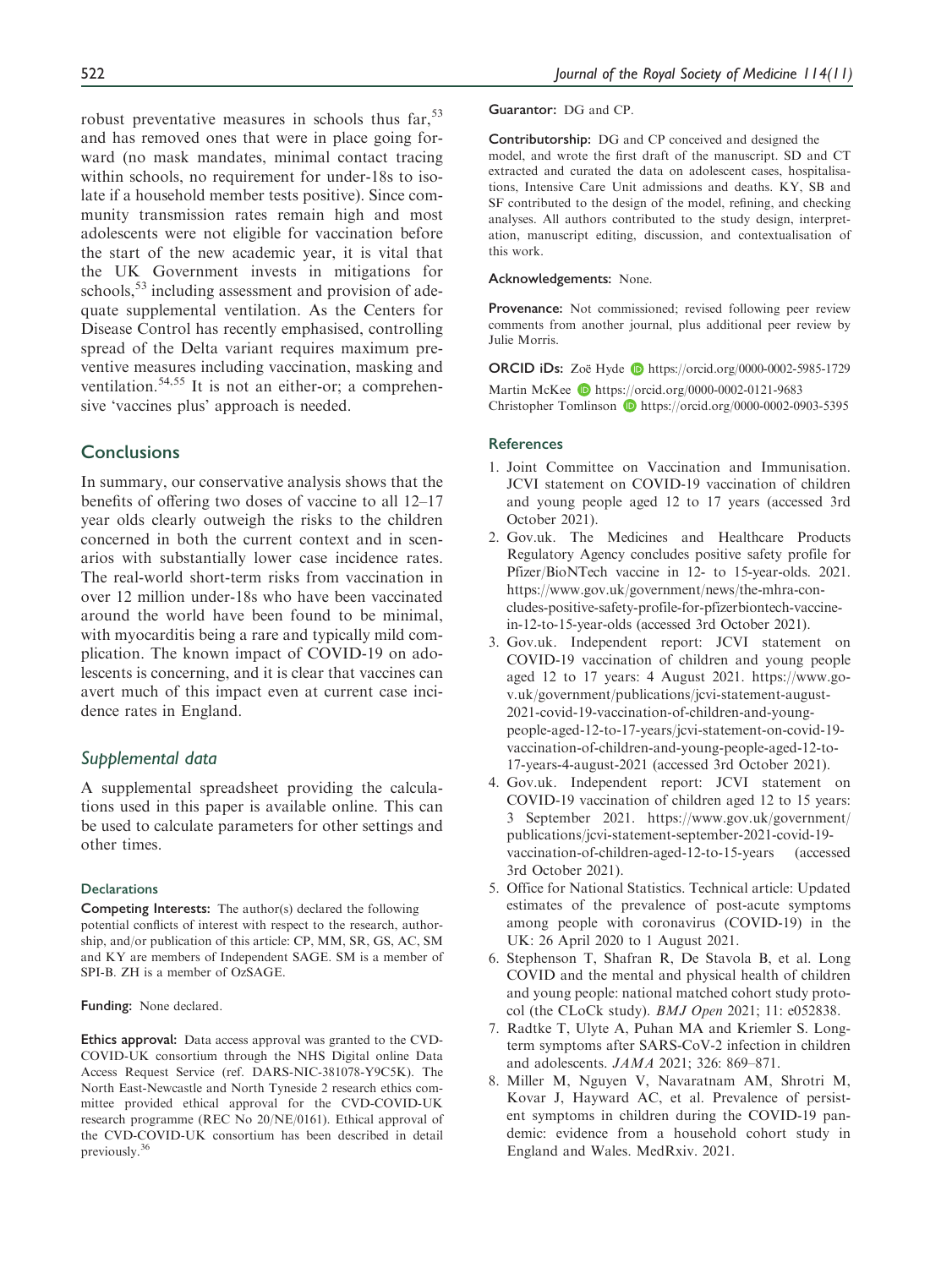- 9. Ministry of Health, Israel. A New Survey. See [https://](https://www.gov.il/he/departments/news/childrenpostcoronaeffects) [www.gov.il/he/departments/news/childrenpostcoro](https://www.gov.il/he/departments/news/childrenpostcoronaeffects)[naeffects](https://www.gov.il/he/departments/news/childrenpostcoronaeffects) (last accessed 28 September 2021).
- 10. Molteni ESC, Canas LS, Bhopal SS, Huges RC and Antonelli M. Illness duration and symptom profile in symptomatic UK school-aged children tested for SARS-CoV-2. Lancet Child Adolesc Health 2021; 5: 708–718.
- 11. Gov.uk. Correspondence: key published inputs to the UK CMOs advice on universal vaccination of children and young people aged 12 to 15 years against COVID-19. https://www.gov.uk/government/publications/universal-vaccination-of-children-and-youngpeople-aged-12-to-15-years-against-covid-19 (Last accessed 3rd October 2021).
- 12. European Medicines Agency. COVID-19 vaccine Spikevax approved for children aged 12 to 17 in EU. 2021.
- 13. Pitchers C. Pfizer's COVID jab is first in EU to be approved for 12-15 year olds. Euronews 2021. https:// www.euronews.com/2021/05/28/ema-approves-pfizerjab-for-use-on-12-15-year-olds (Accessed 3rd October 2021).
- 14. Centers for Disease Control and Prevention. Demographic Characteristics of People Receiving COVID-19 Vaccinations in the United States. USA: Centers for Disease Control and Prevention, 2021.
- 15. Reed J. Covid: which countries are vaccinating children and why? BBC News. See [https://www.bbc.co.uk/news/](https://www.bbc.co.uk/news/health-58516207) [health-58516207](https://www.bbc.co.uk/news/health-58516207) (2021, last accessed 28 September 2021).
- 16. Centers for Disease Control and Prevention. COVID-19 Vaccines for Children and Teens, 2021.
- 17. Wallace M and Oliver S. COVID-19 mRNA Vaccines in Adolescents and Young adults: Benefit-risk Discussion. USA: Centers for Disease Control, 2021.
- 18. Bozkurt B, Kamat I and Hotez PJ. Myocarditis with COVID-19 mRNA vaccines. Circulation 2021; 144: 471–484.
- 19. Gargano JW, Wallace M, Hadler SC, et al. Use of mRNA COVID-19 vaccine after reports of myocarditis among vaccine recipients: update from the Advisory Committee on Immunization Practices – United States, June 2021. MMWR Morb Mortal Wkly Rep 2021; 70: 977–982.
- 20. Shimabukuro T. Advisory Committee on Immunization Practices (ACIP). COVID-19 Vaccine safety updates. 23rd June 2021.
- 21. U.S. Department of Health and Human Services. Statement Following Centers for Disease Control ACIP Meeting from Nation's Leading Doctors, Nurses, Pharmacists and Public Health Leaders on Benefits of Vaccination. 2021.
- 22. Jain SS, Steele JM, Fonseca B, et al. COVID-19 vaccination-associated myocarditis in adolescents. Pediatrics 2021. e2021053427; DOI: https://doi.org/10.1542/ peds.2021-053427A.
- 23. Medicines & Healthcare products Regulatory Agency. Coronavirus vaccine – weekly summary of Yellow Card reporting. 30 July 2021.
- 24. Boehmer TK, Kompaniyets L, Lavery AM, Hsu J, Ko JY, Yusuf H, et al. Association Between COVID-19 and Myocarditis Using Hospital-Based Administrative Data – United States, March 2020–January 2021. Morbidity Mortality Weekly Rep (MMWR) 2021; 70: 1228–1232.
- 25. Singer ME, Taub IB, Kaelber DC. Risk of myocarditis from COVID-19 infection in people under 20: a population-based analysis. MedRxiv. 2021. DOI: 10.1101/ 2021.07.23.21260998.
- 26. Barda N, Dagan N, Ben-Shlomo Y, et al. Safety of the BNT162b2 mRNA Covid-19 Vaccine in a Nationwide Setting. N Engl J Med 2021; 385: 1078-1090.
- 27. Nalbandian A, Sehgal K, Gupta A, et al. Post-acute COVID-19 syndrome. Nat Med 2021; 27: 601–615.
- 28. Ray STJ, Abdel-Mannan O, Sa M, et al. Neurological manifestations of SARS-CoV-2 infection in hospitalised children and adolescents in the UK: a prospective national cohort study. Lancet Child Adolesc Health 2021; 5: 631–641.
- 29. Douaud GLS, Alfaro-Almagro F, Arthofer C, Wang C, Lange F, Andersson JLR, et al. Brain imaging before and after COVID-19 in UK Biobank. MedRxiv 2021. doi: https://doi.org/10.1101/ 2021.06.11.21258690.
- 30. Public Health England. Weekly national Influenza and COVID-19 surveillance report: week 36 report. 9 September 2021.
- 31. Public Health England. Hospitalisations by age,  $England.$  See [https://t.co/UC9VXodKXG?amp](https://t.co/UC9VXodKXG?amp1)=[1](https://t.co/UC9VXodKXG?amp1) (last checked 28 September 2021).
- 32. Public Health England. COVID-19 Health Inequalities Monitoring for England (CHIME) tool. See [https://](https://analytics.phe.gov.uk/apps/chime/) [analytics.phe.gov.uk/apps/chime/](https://analytics.phe.gov.uk/apps/chime/) (last checked 28 September 2021).
- 33. SAGE. Ninety-fifth SAGE meeting on COVID-19. See [https://assets.publishing.service.gov.uk/government/](https://assets.publishing.service.gov.uk/government/uploads/system/uploads/attachment_data/file/1017296/S1360_SAGE_95_minutes.pdf) [uploads/system/uploads/attachment\\_data/file/](https://assets.publishing.service.gov.uk/government/uploads/system/uploads/attachment_data/file/1017296/S1360_SAGE_95_minutes.pdf) [1017296/S1360\\_SAGE\\_95\\_minutes.pdf](https://assets.publishing.service.gov.uk/government/uploads/system/uploads/attachment_data/file/1017296/S1360_SAGE_95_minutes.pdf) (last checked 28 September 2021).
- 34. Gov.uk. Coronavirus (COVID-19) in the UK. Cases in England. See [https://coronavirus.data.gov.uk/details/](https://coronavirus.data.gov.uk/details/cases?areaTypenation&areaNameEngland)  $cases?areaType = nation&areaName = England$  $cases?areaType = nation&areaName = England$  $cases?areaType = nation&areaName = England$  $cases?areaType = nation&areaName = England$  $cases?areaType = nation&areaName = England$  (last checked 28 September 2021).
- 35. Clews ML. Covid 'surge' likely when schools return, expert warns. Times Educational Supplement 2021. August 2021 https://www.tes.com/news/covid-surgeschools-pandemic-vaccine-young-nhs (Last accessed 3rd October 2021).
- 36. Wood A, Denholm R, Hollings S, et al. Linked electronic health records for research on a nationwide cohort of more than 54 million people in England: data resource. BMJ 2021; 373: n826.
- 37. Ministry of Health Israel. Explanation about the Effectiveness of the Vaccine for Coronavirus in Israel. Israel: Ministry of Health Israel, 2021.
- 38. REACT-1 round 13 final report: exponential growth, high prevalence of SARS-CoV-2 and vaccine effectiveness associated with Delta variant in England during May to July 2021. 2021.